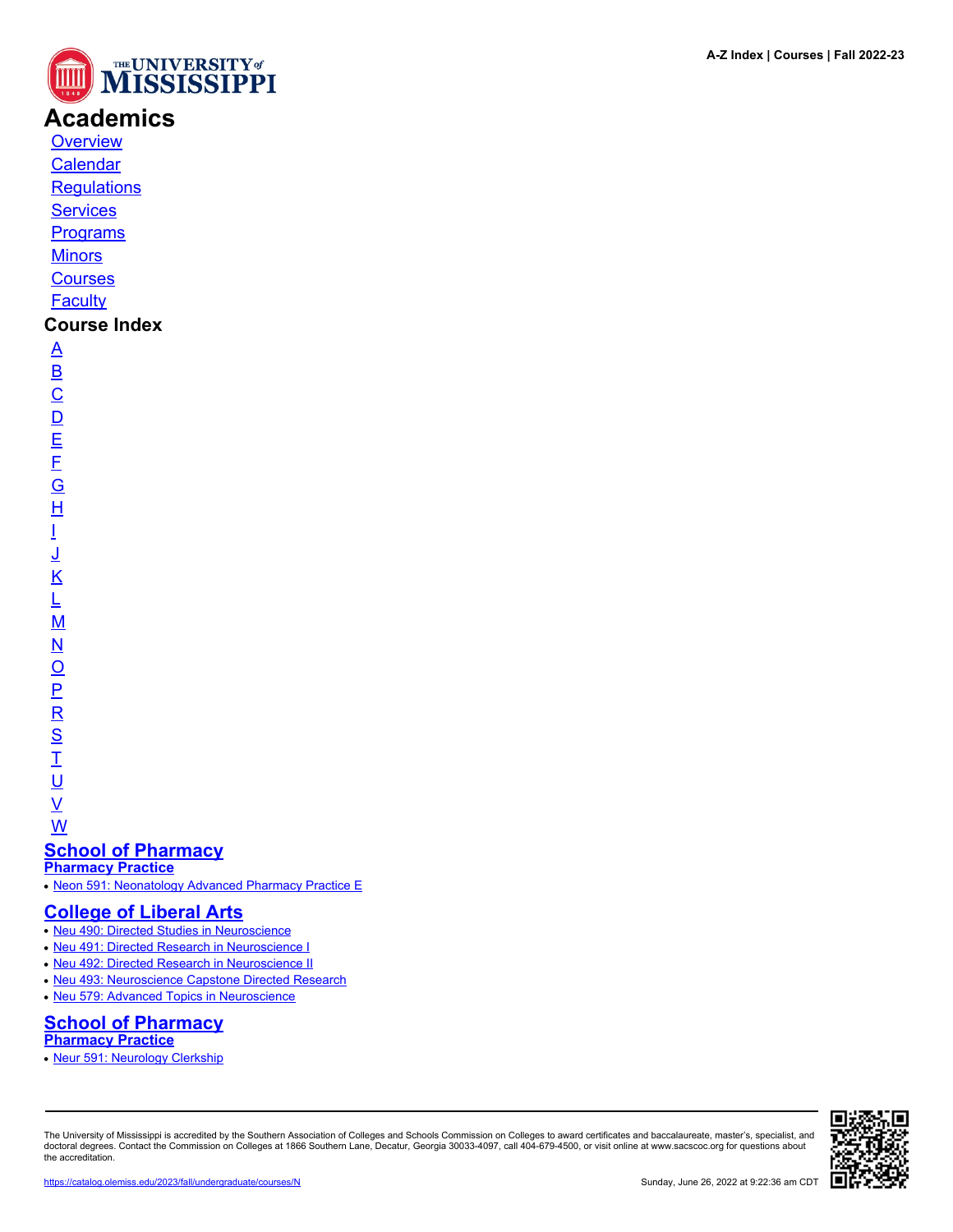

### **[School of Applied Sciences](https://catalog.olemiss.edu/applied-sciences) [Nutrition & Hospitality Management](https://catalog.olemiss.edu/applied-sciences/nutrition-hospitality-management)**

- [NHM 101: Introduction to Food Studies](https://catalog.olemiss.edu/applied-sciences/nutrition-hospitality-management/nhm-101)
- [NHM 111: SERVSAFE](https://catalog.olemiss.edu/applied-sciences/nutrition-hospitality-management/nhm-111)
- [NHM 114: Introduction to Health Professions](https://catalog.olemiss.edu/applied-sciences/nutrition-hospitality-management/nhm-114)
- [NHM 150: Introduction to the FCS Profession](https://catalog.olemiss.edu/applied-sciences/nutrition-hospitality-management/nhm-150)
- [NHM 208: Nutrition Science Laboratory](https://catalog.olemiss.edu/applied-sciences/nutrition-hospitality-management/nhm-208)
- [NHM 209: Nutrition Science](https://catalog.olemiss.edu/applied-sciences/nutrition-hospitality-management/nhm-209)
- [NHM 211: Introduction to Culinary Science](https://catalog.olemiss.edu/applied-sciences/nutrition-hospitality-management/nhm-211)
- [NHM 212: Meal Management](https://catalog.olemiss.edu/applied-sciences/nutrition-hospitality-management/nhm-212)
- [NHM 213: Introduction to Culinary Science Lab](https://catalog.olemiss.edu/applied-sciences/nutrition-hospitality-management/nhm-213)
- [NHM 214: Introduction to Dietetics](https://catalog.olemiss.edu/applied-sciences/nutrition-hospitality-management/nhm-214)
- [NHM 215: Introduction to Hospitality Management](https://catalog.olemiss.edu/applied-sciences/nutrition-hospitality-management/nhm-215)
- [NHM 216: Foundations of the Event Industry](https://catalog.olemiss.edu/applied-sciences/nutrition-hospitality-management/nhm-216)
- [NHM 221: Foundations of Tourism and Travel](https://catalog.olemiss.edu/applied-sciences/nutrition-hospitality-management/nhm-221)
- [NHM 261: Principles of Hotel Operations](https://catalog.olemiss.edu/applied-sciences/nutrition-hospitality-management/nhm-261)
- [NHM 268: Culture, Cuisine, & Global Citizenship](https://catalog.olemiss.edu/applied-sciences/nutrition-hospitality-management/nhm-268)
- [NHM 309: Menu Planning and Analysis](https://catalog.olemiss.edu/applied-sciences/nutrition-hospitality-management/nhm-309)
- [NHM 310: Hospitality Industry Accounting](https://catalog.olemiss.edu/applied-sciences/nutrition-hospitality-management/nhm-310)
- [NHM 311: Nutrition](https://catalog.olemiss.edu/applied-sciences/nutrition-hospitality-management/nhm-311)
- [NHM 312: Social Events](https://catalog.olemiss.edu/applied-sciences/nutrition-hospitality-management/nhm-312)
- [NHM 313: Honors Recitation](https://catalog.olemiss.edu/applied-sciences/nutrition-hospitality-management/nhm-313)
- [NHM 314: Meeting and Conference Events](https://catalog.olemiss.edu/applied-sciences/nutrition-hospitality-management/nhm-314)
- [NHM 319: Foundations in Sports Nutrition](https://catalog.olemiss.edu/applied-sciences/nutrition-hospitality-management/nhm-319)
- [NHM 323: Human Development Across the Lifespan](https://catalog.olemiss.edu/applied-sciences/nutrition-hospitality-management/nhm-323)
- [NHM 325: Family Relations](https://catalog.olemiss.edu/applied-sciences/nutrition-hospitality-management/nhm-325)
- [NHM 327: Topics in Human Development](https://catalog.olemiss.edu/applied-sciences/nutrition-hospitality-management/nhm-327)
- [NHM 328: Child Development](https://catalog.olemiss.edu/applied-sciences/nutrition-hospitality-management/nhm-328)
- [NHM 329: Gender and Families](https://catalog.olemiss.edu/applied-sciences/nutrition-hospitality-management/nhm-329)
- [NHM 331: Micro Environments](https://catalog.olemiss.edu/applied-sciences/nutrition-hospitality-management/nhm-331)
- [NHM 360: Legal Issues in the Hospitality Industry](https://catalog.olemiss.edu/applied-sciences/nutrition-hospitality-management/nhm-360)
- [NHM 363: Foodservice Procurement](https://catalog.olemiss.edu/applied-sciences/nutrition-hospitality-management/nhm-363)
- [NHM 370: The Hospitalized Child](https://catalog.olemiss.edu/applied-sciences/nutrition-hospitality-management/nhm-370)
- [NHM 371: Service Management](https://catalog.olemiss.edu/applied-sciences/nutrition-hospitality-management/nhm-371)
- [NHM 373: Consumer and Food Economics](https://catalog.olemiss.edu/applied-sciences/nutrition-hospitality-management/nhm-373)
- [NHM 376: Hospitality Information Technology](https://catalog.olemiss.edu/applied-sciences/nutrition-hospitality-management/nhm-376)
- [NHM 381: Bar and Beverage Operations](https://catalog.olemiss.edu/applied-sciences/nutrition-hospitality-management/nhm-381)
- 
- [NHM 401: Special Topics in Medical Nutrition Ther](https://catalog.olemiss.edu/applied-sciences/nutrition-hospitality-management/nhm-401)
- [NHM 402: Directed Studies in Nutrition Services](https://catalog.olemiss.edu/applied-sciences/nutrition-hospitality-management/nhm-402)
- [NHM 403: New York Tour](https://catalog.olemiss.edu/applied-sciences/nutrition-hospitality-management/nhm-403)
- [NHM 410: Fundamentals of Nutrition Assessment](https://catalog.olemiss.edu/applied-sciences/nutrition-hospitality-management/nhm-410)
- [NHM 411: Medical Nutrition Therapy II](https://catalog.olemiss.edu/applied-sciences/nutrition-hospitality-management/nhm-411)
- [NHM 412: Nutrition Therapy and Pathophysiology](https://catalog.olemiss.edu/applied-sciences/nutrition-hospitality-management/nhm-412)
- [NHM 414: Professional Development in Nutrition](https://catalog.olemiss.edu/applied-sciences/nutrition-hospitality-management/nhm-414)
- [NHM 415: Research in Culinary Science](https://catalog.olemiss.edu/applied-sciences/nutrition-hospitality-management/nhm-415)
- [NHM 417: Community Nutrition](https://catalog.olemiss.edu/applied-sciences/nutrition-hospitality-management/nhm-417)
- [NHM 418: First Choice Purchasing](https://catalog.olemiss.edu/applied-sciences/nutrition-hospitality-management/nhm-418)
- [NHM 422: Administration of Child Development Prog](https://catalog.olemiss.edu/applied-sciences/nutrition-hospitality-management/nhm-422)
- [NHM 425: Adolescents and Families](https://catalog.olemiss.edu/applied-sciences/nutrition-hospitality-management/nhm-425)
- [NHM 427: Aging and Families](https://catalog.olemiss.edu/applied-sciences/nutrition-hospitality-management/nhm-427)
- [NHM 441: Food Systems Management and Leadership](https://catalog.olemiss.edu/applied-sciences/nutrition-hospitality-management/nhm-441)
- [NHM 443: Family Financial Management](https://catalog.olemiss.edu/applied-sciences/nutrition-hospitality-management/nhm-443)
- [NHM 444: Strategic Issues in Hospitality](https://catalog.olemiss.edu/applied-sciences/nutrition-hospitality-management/nhm-444)
- [NHM 451: Parenting Across the Life Span](https://catalog.olemiss.edu/applied-sciences/nutrition-hospitality-management/nhm-451)
- [NHM 461: Foodservice Systems Management I](https://catalog.olemiss.edu/applied-sciences/nutrition-hospitality-management/nhm-461)
- [NHM 462: Quantity Food Production and Service](https://catalog.olemiss.edu/applied-sciences/nutrition-hospitality-management/nhm-462)
- [NHM 464: Marketing in the Hospitality Industry](https://catalog.olemiss.edu/applied-sciences/nutrition-hospitality-management/nhm-464)
- [NHM 465: Foodservice Systems Management II](https://catalog.olemiss.edu/applied-sciences/nutrition-hospitality-management/nhm-465)
- 
- [NHM 466: Human Resource Development in Services](https://catalog.olemiss.edu/applied-sciences/nutrition-hospitality-management/nhm-466)

The University of Mississippi is accredited by the Southern Association of Colleges and Schools Commission on Colleges to award certificates and baccalaureate, master's, specialist, and doctoral degrees. Contact the Commission on Colleges at 1866 Southern Lane, Decatur, Georgia 30033-4097, call 404-679-4500, or visit online at www.sacscoc.org for questions about the accreditation.

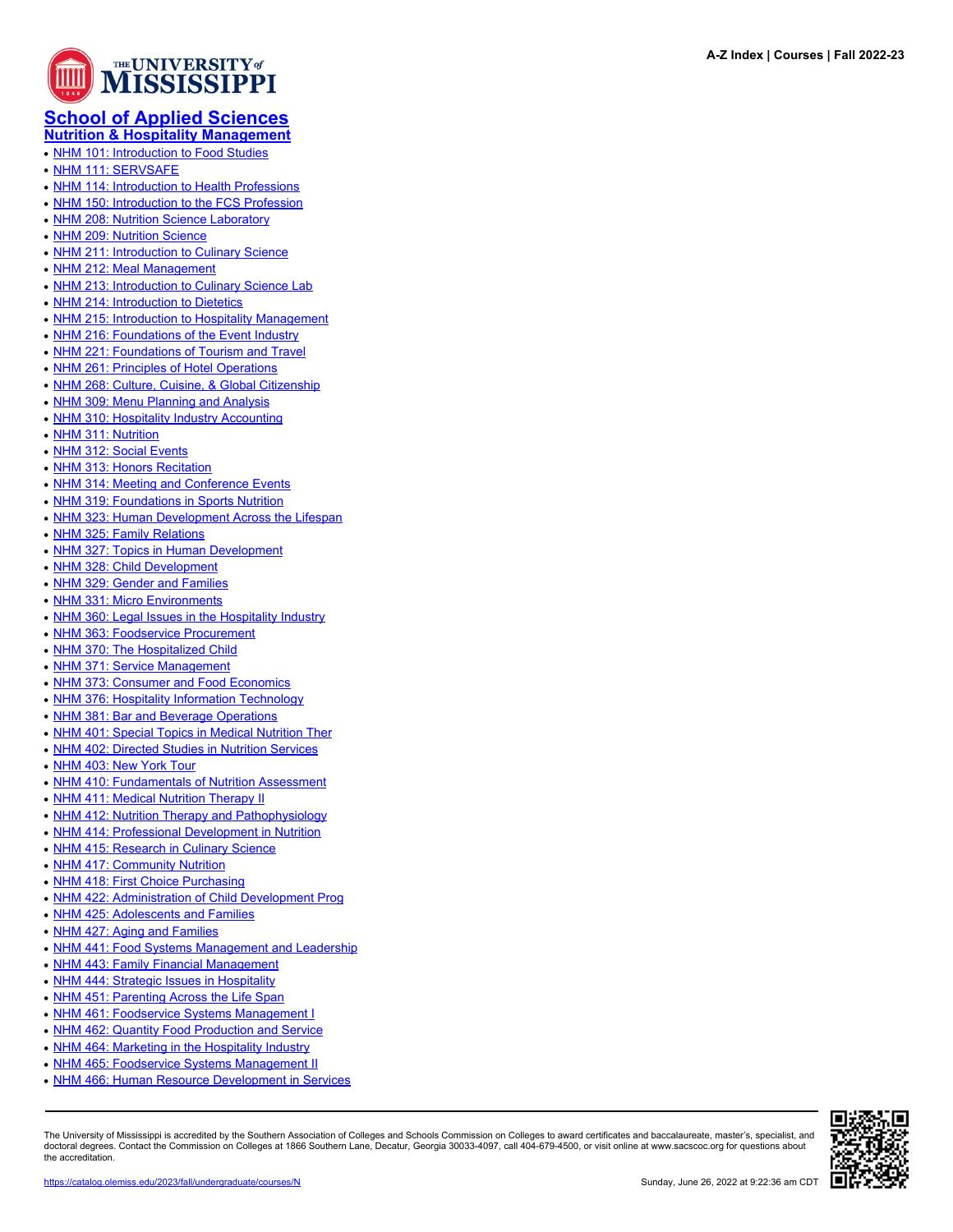

- [NHM 467: Hospitality Services Financial Mgmt](https://catalog.olemiss.edu/applied-sciences/nutrition-hospitality-management/nhm-467)
- [NHM 468: Nutrition/Hospitality Mgmt Study Tour](https://catalog.olemiss.edu/applied-sciences/nutrition-hospitality-management/nhm-468)
- [NHM 469: Orientation to Child Nutrition Managemen](https://catalog.olemiss.edu/applied-sciences/nutrition-hospitality-management/nhm-469)
- [NHM 472: Quantity Food Production and Service Lab](https://catalog.olemiss.edu/applied-sciences/nutrition-hospitality-management/nhm-472)
- [NHM 473: Family Life Education](https://catalog.olemiss.edu/applied-sciences/nutrition-hospitality-management/nhm-473)
- [NHM 474: Study Tour in Human Development](https://catalog.olemiss.edu/applied-sciences/nutrition-hospitality-management/nhm-474)
- [NHM 481: Merchandising Internship](https://catalog.olemiss.edu/applied-sciences/nutrition-hospitality-management/nhm-481)
- [NHM 482: Practicum in Child and Family Life](https://catalog.olemiss.edu/applied-sciences/nutrition-hospitality-management/nhm-482)
- [NHM 483: Applied Experiences in Dietetics](https://catalog.olemiss.edu/applied-sciences/nutrition-hospitality-management/nhm-483)
- [NHM 484: Internship in Hospitality](https://catalog.olemiss.edu/applied-sciences/nutrition-hospitality-management/nhm-484)
- [NHM 491: Hotel Management & Analytics](https://catalog.olemiss.edu/applied-sciences/nutrition-hospitality-management/nhm-491)
- [NHM 493: Individual / Group Study](https://catalog.olemiss.edu/applied-sciences/nutrition-hospitality-management/nhm-493)
- [NHM 511: Advanced Nutrition](https://catalog.olemiss.edu/applied-sciences/nutrition-hospitality-management/nhm-511)
- [NHM 513: Demonstration Techniques](https://catalog.olemiss.edu/applied-sciences/nutrition-hospitality-management/nhm-513)
- [NHM 515: Nutrition in Weight Mgmt & Eating Disord](https://catalog.olemiss.edu/applied-sciences/nutrition-hospitality-management/nhm-515)
- [NHM 516: Nutrition in Aging](https://catalog.olemiss.edu/applied-sciences/nutrition-hospitality-management/nhm-516)
- [NHM 521: Family Seminar](https://catalog.olemiss.edu/applied-sciences/nutrition-hospitality-management/nhm-521)
- [NHM 522: Nutrition Policy](https://catalog.olemiss.edu/applied-sciences/nutrition-hospitality-management/nhm-522)
- [NHM 523: Early Childhood Education](https://catalog.olemiss.edu/applied-sciences/nutrition-hospitality-management/nhm-523)
- [NHM 525: Sem-Sci / Nbr Concepts](https://catalog.olemiss.edu/applied-sciences/nutrition-hospitality-management/nhm-525)
- [NHM 525: Research I Principles of Research](https://catalog.olemiss.edu/applied-sciences/nutrition-hospitality-management/nhm-525)
- [NHM 526: Statistics I in NHM](https://catalog.olemiss.edu/applied-sciences/nutrition-hospitality-management/nhm-526)
- [NHM 527: Sem-Art / Music-Early Childhood](https://catalog.olemiss.edu/applied-sciences/nutrition-hospitality-management/nhm-527)
- [NHM 531: Community Nutrition: Theory and App](https://catalog.olemiss.edu/applied-sciences/nutrition-hospitality-management/nhm-531)
- [NHM 532: Nutrition Edu and Coun: Theory & Practic](https://catalog.olemiss.edu/applied-sciences/nutrition-hospitality-management/nhm-532)
- [NHM 533: Foodservice Management: Theory and App](https://catalog.olemiss.edu/applied-sciences/nutrition-hospitality-management/nhm-533)
- [NHM 534: Medical Nutrition Therapy: Theory and Ap](https://catalog.olemiss.edu/applied-sciences/nutrition-hospitality-management/nhm-534)
- [NHM 535: Human Sexuality](https://catalog.olemiss.edu/applied-sciences/nutrition-hospitality-management/nhm-535)
- [NHM 550: Seminar in Entrepreneurship](https://catalog.olemiss.edu/applied-sciences/nutrition-hospitality-management/nhm-550)
- [NHM 571: Marriage and Family Therapy](https://catalog.olemiss.edu/applied-sciences/nutrition-hospitality-management/nhm-571)
- [NHM 593: Individual Study](https://catalog.olemiss.edu/applied-sciences/nutrition-hospitality-management/nhm-593)
- [NHM 595: International Study Tour](https://catalog.olemiss.edu/applied-sciences/nutrition-hospitality-management/nhm-595)
- [NHM 606: Ethics and Human Subjects Research](https://catalog.olemiss.edu/applied-sciences/nutrition-hospitality-management/nhm-606)
- [NHM 612: Nutrition & Exrcs in Hlth & Disease Mgmt](https://catalog.olemiss.edu/applied-sciences/nutrition-hospitality-management/nhm-612)
- [NHM 613: Theoretical Application for Nutrtnl. Ed](https://catalog.olemiss.edu/applied-sciences/nutrition-hospitality-management/nhm-613)
- [NHM 614: Foundations in Child Nutrition Managemen](https://catalog.olemiss.edu/applied-sciences/nutrition-hospitality-management/nhm-614)
- [NHM 615: Advanced Financial Mgt. in Hospitality](https://catalog.olemiss.edu/applied-sciences/nutrition-hospitality-management/nhm-615)
- [NHM 617: Advanced Foodservice Management](https://catalog.olemiss.edu/applied-sciences/nutrition-hospitality-management/nhm-617)
- [NHM 618: Maternal, Child, & Adolescent Nutrition](https://catalog.olemiss.edu/applied-sciences/nutrition-hospitality-management/nhm-618)
- [NHM 619: Sports Nutrition](https://catalog.olemiss.edu/applied-sciences/nutrition-hospitality-management/nhm-619)
- [NHM 620: Leadership Dietetics & Hosp Mgt Organiz](https://catalog.olemiss.edu/applied-sciences/nutrition-hospitality-management/nhm-620)
- [NHM 621: Advanced Human Development](https://catalog.olemiss.edu/applied-sciences/nutrition-hospitality-management/nhm-621)
- [NHM 623: Nutritional Epidemiology](https://catalog.olemiss.edu/applied-sciences/nutrition-hospitality-management/nhm-623)
- [NHM 624: Advanced Marketing Hospitality Industry](https://catalog.olemiss.edu/applied-sciences/nutrition-hospitality-management/nhm-624)
- [NHM 627: Trends & Topics Hospitality Management](https://catalog.olemiss.edu/applied-sciences/nutrition-hospitality-management/nhm-627)
- [NHM 628: Organizational Behavior in Hospitality O](https://catalog.olemiss.edu/applied-sciences/nutrition-hospitality-management/nhm-628)
- [NHM 647: Seminar Home Management](https://catalog.olemiss.edu/applied-sciences/nutrition-hospitality-management/nhm-647)
- [NHM 662: Advanced Hotel Operations](https://catalog.olemiss.edu/applied-sciences/nutrition-hospitality-management/nhm-662)
- [NHM 671: Advanced Service Quality Management.](https://catalog.olemiss.edu/applied-sciences/nutrition-hospitality-management/nhm-671)
- [NHM 676: Adv. Hospitality Information Technology](https://catalog.olemiss.edu/applied-sciences/nutrition-hospitality-management/nhm-676)
- [NHM 691: Special Topics in Nutrition and Hospital](https://catalog.olemiss.edu/applied-sciences/nutrition-hospitality-management/nhm-691)
- 
- [NHM 693: Directed Independent Research](https://catalog.olemiss.edu/applied-sciences/nutrition-hospitality-management/nhm-693)
- [NHM 697: Thesis](https://catalog.olemiss.edu/applied-sciences/nutrition-hospitality-management/nhm-697)
- [NHM 699: Supervised Practice](https://catalog.olemiss.edu/applied-sciences/nutrition-hospitality-management/nhm-699)
- [NHM 701: Graduate Seminar](https://catalog.olemiss.edu/applied-sciences/nutrition-hospitality-management/nhm-701)
- [NHM 702: Elements of Academic Development](https://catalog.olemiss.edu/applied-sciences/nutrition-hospitality-management/nhm-702)
- [NHM 711: Nutritional Biochemistry](https://catalog.olemiss.edu/applied-sciences/nutrition-hospitality-management/nhm-711)
- [NHM 712: Community Food Systems](https://catalog.olemiss.edu/applied-sciences/nutrition-hospitality-management/nhm-712)
- [NHM 714: Advanced Child Nutrition Management](https://catalog.olemiss.edu/applied-sciences/nutrition-hospitality-management/nhm-714)

The University of Mississippi is accredited by the Southern Association of Colleges and Schools Commission on Colleges to award certificates and baccalaureate, master's, specialist, and doctoral degrees. Contact the Commission on Colleges at 1866 Southern Lane, Decatur, Georgia 30033-4097, call 404-679-4500, or visit online at www.sacscoc.org for questions about the accreditation.